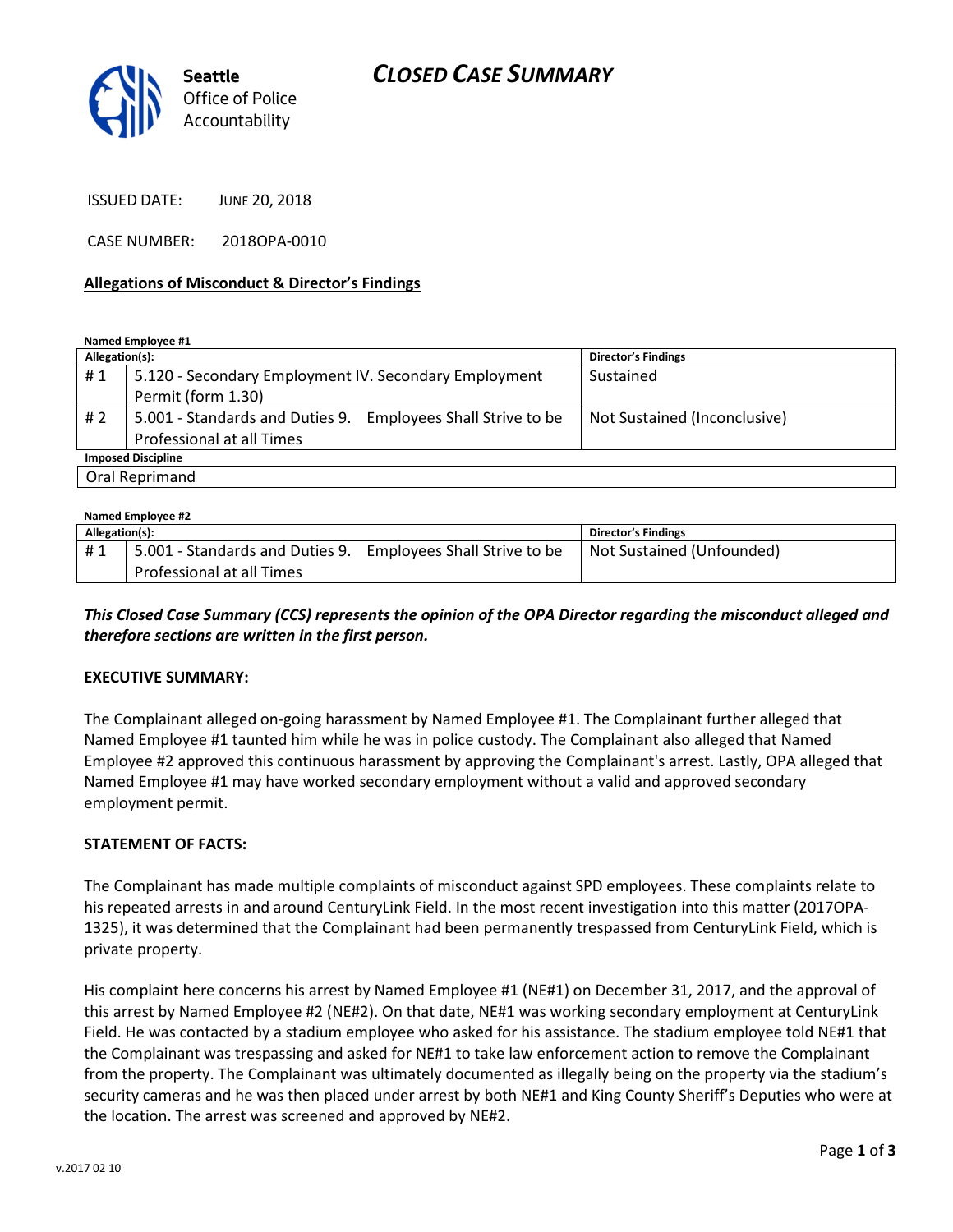

# CLOSE CASE SUMMARY

OPA CASE NUMBER: 2018OPA-0010

The Complainant alleged that he was placed into a holding cell at CenturyLink Field. He stated that, while therein, NE#1 was winking his eyes at him, making faces, and saying "we got you, we got you." He further alleged that NE#1, as well as other officers, had engaged in a continuous pattern of harassment by trespassing him over and over. He also claimed that NE#2 endorsed this behavior when he approved the Complainant's arrest.

OPA obtained the security video from CenturyLink Field. This video was consistent with the arrest as described by the Named Employees. OPA attempted to obtain video from the CenturyLink Field holding cells on multiple occasions. While stadium employees indicated that they would search for and provide the video to OPA, they never did so.

OPA interviewed the Complainant who provided his account of the incident. OPA also interviewed both NE#1 and NE#2. NE#1 stated that he was working secondary employment at CenturyLink Field. NE#1 recounted that the Complainant was trespassing and was arrested by King County Deputies. NE#1 noted that, given his multiple previous interactions with the Complainant, he wanted to have as little involvement with the arrest as possible. He recalled, however, that he did see the Complainant when he was again admonished by a stadium employee that he was trespassed from the property. NE#1 believed that it occurred either near the CenturyLink Field holding cells or in the security office. NE#1 denied that he was unprofessional towards the Complainant in this instance or that he said "we got you."

NE#2, who was also working secondary employment, recalled the arrest of the Complainant. NE#2 asserted that there was a lawful basis for the arrest. He further denied that the repeated arrests were a form of harassment against the Complainant or that his approval of this arrest was purposed to harass the Complainant.

### ANALYSIS AND CONCLUSIONS:

## Named Employee #1 - Allegations #1 5.120 – Secondary Employment IV. Secondary Employment Permit (form 1.30)

SPD Policy 5.120(IV) requires that SPD employees have a valid secondary work permit in order to engage in secondary employment. Prior to engaging in secondary employment, the permit must have been reviewed, approved, and signed by the employee's chain of command. (See SPD Policy 5.120(IV).)

It is undisputed that NE#1 was working secondary employment on the date in question – December 31. However, as OPA determined during its investigation, NE#1 did not have a valid secondary work permit on that date. OPA was able to locate work permits for NE#1 from 2015 and 2016. He also had a 2018 work permit that he submitted on February 28, 2018, nearly two months after the incident occurred.

Accordingly, NE#1 worked secondary employment without a valid and approved work permit. When he did so, he violated policy. As such, I recommend that this allegation be Sustained.

### Recommended Finding: Sustained